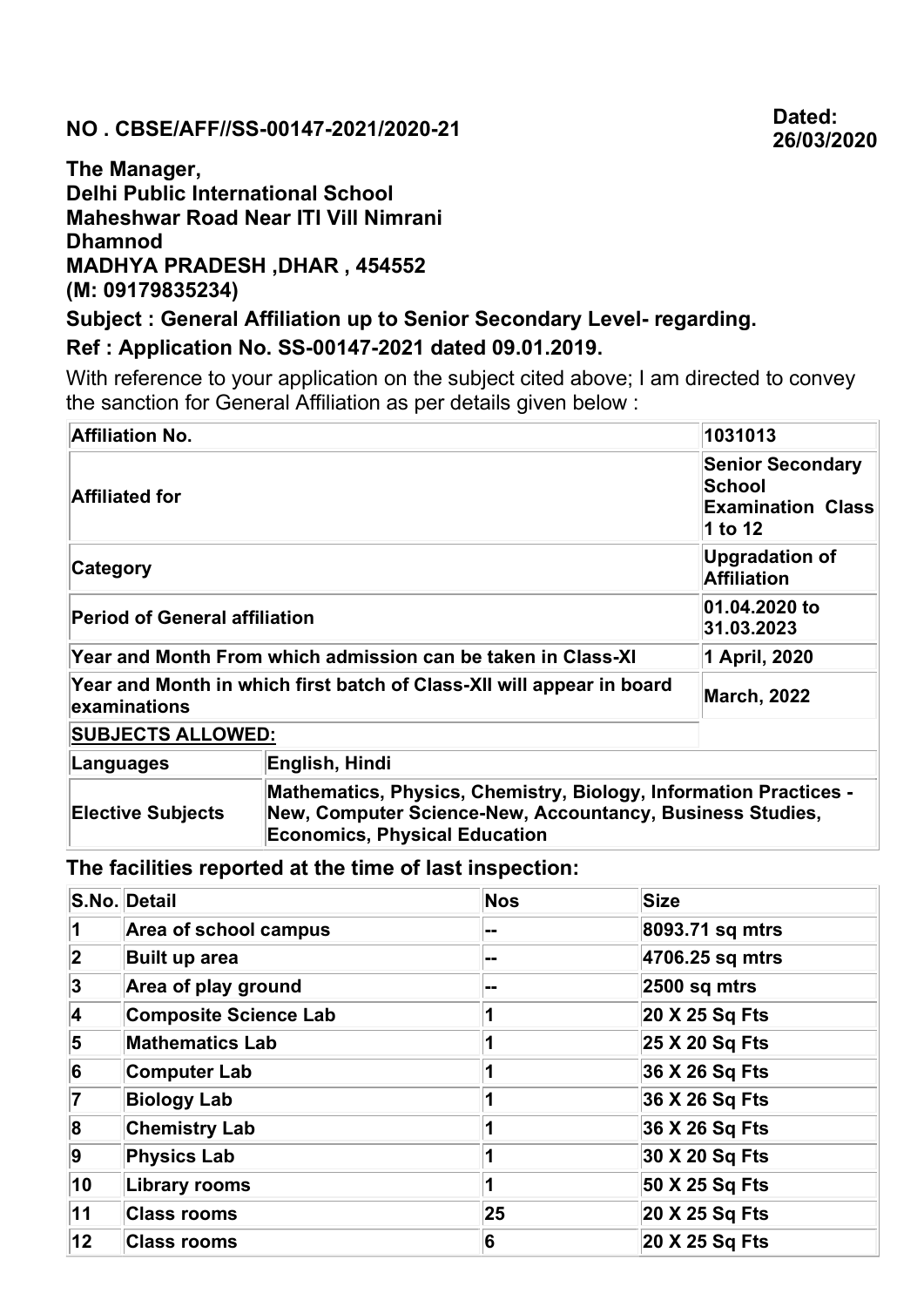## 13 **Name of society running the school** Dhamnod Eduservice Society, Dhamnod

The above sanction is subject to fulfillment of following conditions:-

- 1. The school will follow the syllabus on the basis of curriculum prescribed by NCERT/CBSE for the Middle Classes. The school will follow syllabus and courses as per scheme of studies prescribed by the Board for Secondary/Sr. Secondary School Examination and changes made therein from time to time.
- 2. The school should go through the provision of Affiliation and Examination Bye Laws and keep a copy there of for reference purpose and also advised to visit CBSE websites / , http://cbseacademic.nic.in/ & http://cbse.nic.in/ for updates. The School is expected to see all circulars on these CBSE websites at least once every week.
- 3. The school shall submit their information through Online Affiliated School Information System (OASIS) as per details given in circular no. affiliation-06/2018 dated 24.04.2018. Link for OASIS is available on Board's website: www.cbse.nic.in.
- 4. The school will follow the RTE Act, 2009 and instructions issued thereon by the CBSE/Respective State /UT Govt. from time to time.
- 5. The school will enroll students proportionate to the facilities available in the school as prescribed in the Affiliation Bye-Laws of the Board which shall not in general exceed the optimum number as under :-

| <b>Campus area Enrolment</b> |      | No. of Sections (pre-<br>$\vert$ primary to X) | No. of Sections at Sr.<br>Secondary (XI & XII) |
|------------------------------|------|------------------------------------------------|------------------------------------------------|
| a) $ 1.0$ acre               | 1250 | $ 02 $ in each class                           | 04 each in class XI and XII                    |
| b) $ 1.5$ acre               | 1875 | $ 03 $ in each class                           | 04 each in class XI and XII                    |
| c) $ 2.0$ acre               | 2500 | $ 04 $ in each class                           | $ 04$ each in class XI and XII                 |

d) be restricted as per the actual facilities in the school which shall be proportionate to the School running on bigger campus of more than 02 acres, the number of students shall optimum number mentioned at (a), (b) and (c) above.

- 6. The school will provide well equipped Laboratories, Library and other facilities as per norms of the Board. The relevant books as per the academic level of students shall be made available in the library.
- 7. The School should have at least one adequately equipped computer lab with a minimum of 10 computers and would ensure computer student ratio of 1:20 at least. Proper software along with facility of Broad Band connectivity with the feature of 'internet always on' from any service provider to be ensured.
- 8. The schools affiliated and running upto Senior Secondary Level will provide suitable facilities including the equipment in laboratories/workshops and games for classes XI and XII as per requirements laid down in rules.
- 9. The school will also abide by the conditions of Recognition/NOC prescribed by the State Government concerned.
- 10. The school is required to restrict the number of sections as per the infrastructure facilities available in the school as per rule 10.6 of Affiliation Bye-laws. The optimum number of students in a section of a class should not be more than 40 and number of students at middle, secondary and senior secondary level of the school shall preferably be proportionate to each other.
- 11. The section teacher ratio of 1:1.5 is to be maintained to teach various subjects and school shall appoint qualified and trained teaching staff on regular basis as per provisions of Affiliation Bye Laws of the Board
- 12. The school and its records shall be open for inspection by an officer/official of the Board or an authorized representative of the Board/State Educational Department at any time and the school shall furnish information as may be asked for by the Board/State Government from time to time.
- 13. As per Rule 13.3 and 13.3 (i), the school shall supply information and returns called for by the Board/State/ Central Government/Local Authority within the prescribed time given for its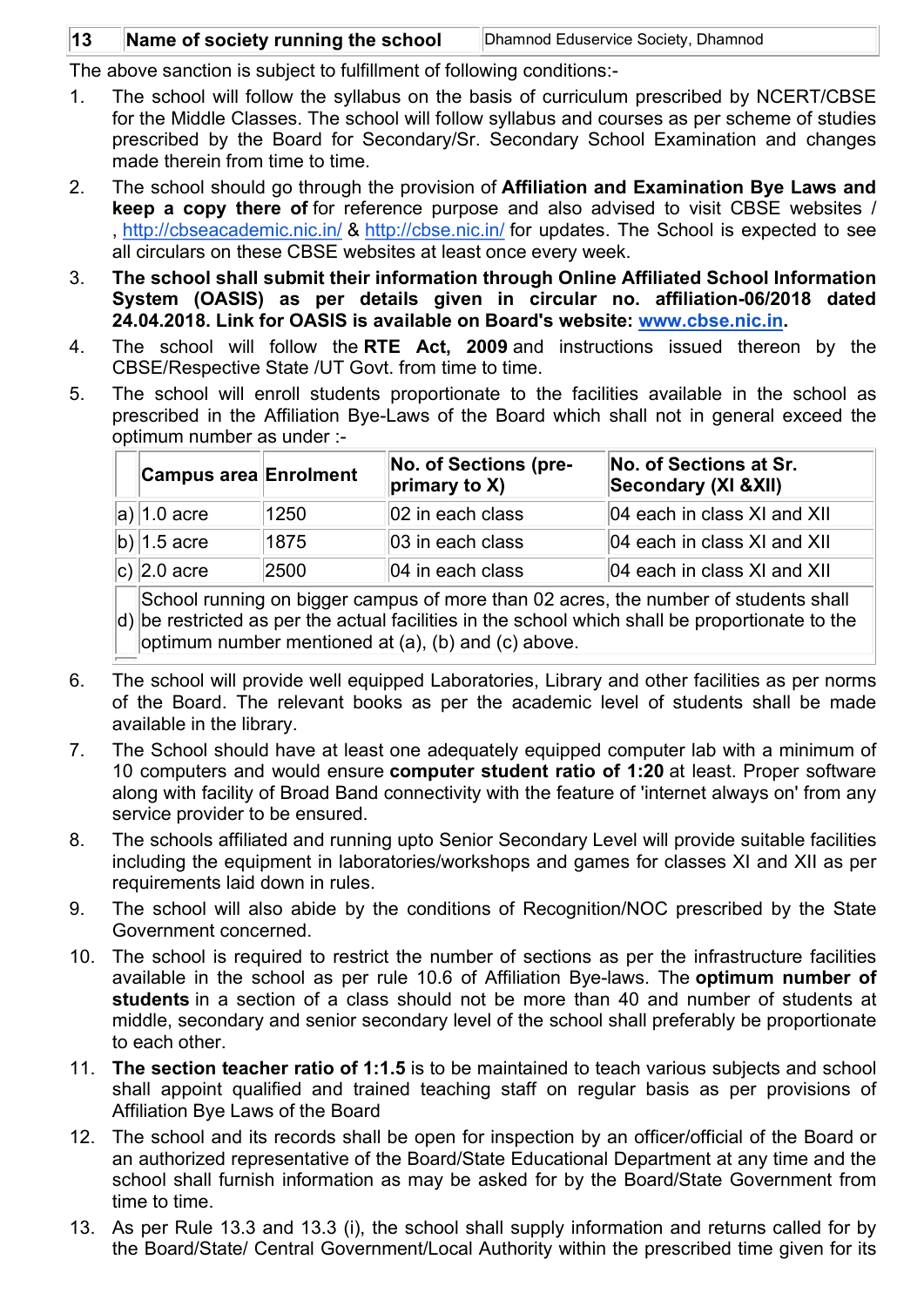furnishing to the authority concerned and the school should prepare its annual report containing comprehensive information including name, address postal and e-mail, telephone numbers, affiliation status, period of General affiliation, details of infrastructures, details of teachers, number of students and status of fulfillment of norms of affiliation Bye-Laws and upload same on the school's website before 15th September of every year.

- 14. The accounts should be audited and certified by a Chartered Accountant and proper accounts statements should be prepared in the name of school, as per rules.
- 15. The school will strictly adhere with all rules regarding safety of students including Fire fighting and Transportation, etc. Further, school will provide adequate facilities for potable drinking water and clean healthy and hygienic toilets with washing facilities for boys and girls separately in proportion to the number of students.
- 16. Teachers are to be educated to avoid Corporal Punishment i.e. rule no. 44.1 (d & e).
- 17. As per rule no. 8.2 and 13.11, facilities for physically challenged student(s) should be adequately provided and every school shall promote inclusion of student(s) with disabilities/special needs in the normal school as per provisions of the 'Rights of Persons with Disabilities Act 2016'.
- 18. The school shall take care of **Health, sanitation and fire safety** requirements in accordance with rule no. 3.3 (vii), rule 8.5 and rule 23.11.
- 19. The school has to constitute a committee for protection of woman from sexual harassment at the work place and to abide by the guidelines and norms prescribed by the Hon'ble Supreme Court of India in W.P. Criminal No.666-70 of 1992 Vishaskha and other vs State of Rajasthan and other delivered on 13.8.1997 Refer rule no. 10.9.
- 20. Fees should normally be charged under the heads prescribed by the Department of Education of the State/U.T. for schools of different categories. No capitation fee or voluntary donations for gaining admission in the school or for any other purpose should be charged / collected in the name of the school and the school should not subject the child or his or her parents or guardians to any screening procedure in accordance with Rule No. 11.1, 2 & 3. Also, as per Chapter II, Rule No. 11.1 of Affiliation Bye-Laws, fees charged should be commensurate with the facilities provided by the institution.
- 21. The school should not use the facilities available for commercialization:-

(a) As per rule no. 19.1 (ii) It shall be ensured that the school is run as a community service and not as a business and that commercialization does not take place in the school in any shape whatsoever.

As per rule no. 19.1 (ii)(a) Any franchisee school making payment on account of use of name, motto and logo of franchiser institution or any other non-academic

- $(b)$ activities would be termed as commercialization of institution and the school is required to provide an affidavit that the school/society has not entered into any such contract to use Name, logo, motto for consideration of fee.
- 22. **Admission to the school** is to be restricted as per rule 6.1 of Examination Bye-laws and rule 12 (i, ii & iii) of Affiliation bye laws.
- 23. School will not prepare any student/ start class for any other Board except CBSE from their CBSE affiliated school building/ premises
- 24. As per rule 13.12 (ii), no affiliated school shall endeavour to present the candidates who are not on its roll nor shall it present the candidates of its unaffiliated Branch/School to any of the Board's Examinations.
- 25. Running of classes of **coaching institutions** in the school premises in the pretext of providing coaching to the students for various examinations is not approved by the board. Strict action would be taken on defaulters.
- 26. Each school affiliated/ to be affiliated with the Board shall frame **Service Rules** for its employees which will be as per Education Act of the state/U.T., if the Act makes adoption of the same obligatory, otherwise as per Service Rules given in Affiliation Bye Laws. Further, Service Contract will be entered with each employee as per the provisions in the Education Act of the state/ U.T., or as given in Appendix III.
- 27. Pay and allowances to staff should be revised from time to time to bring it at par with that of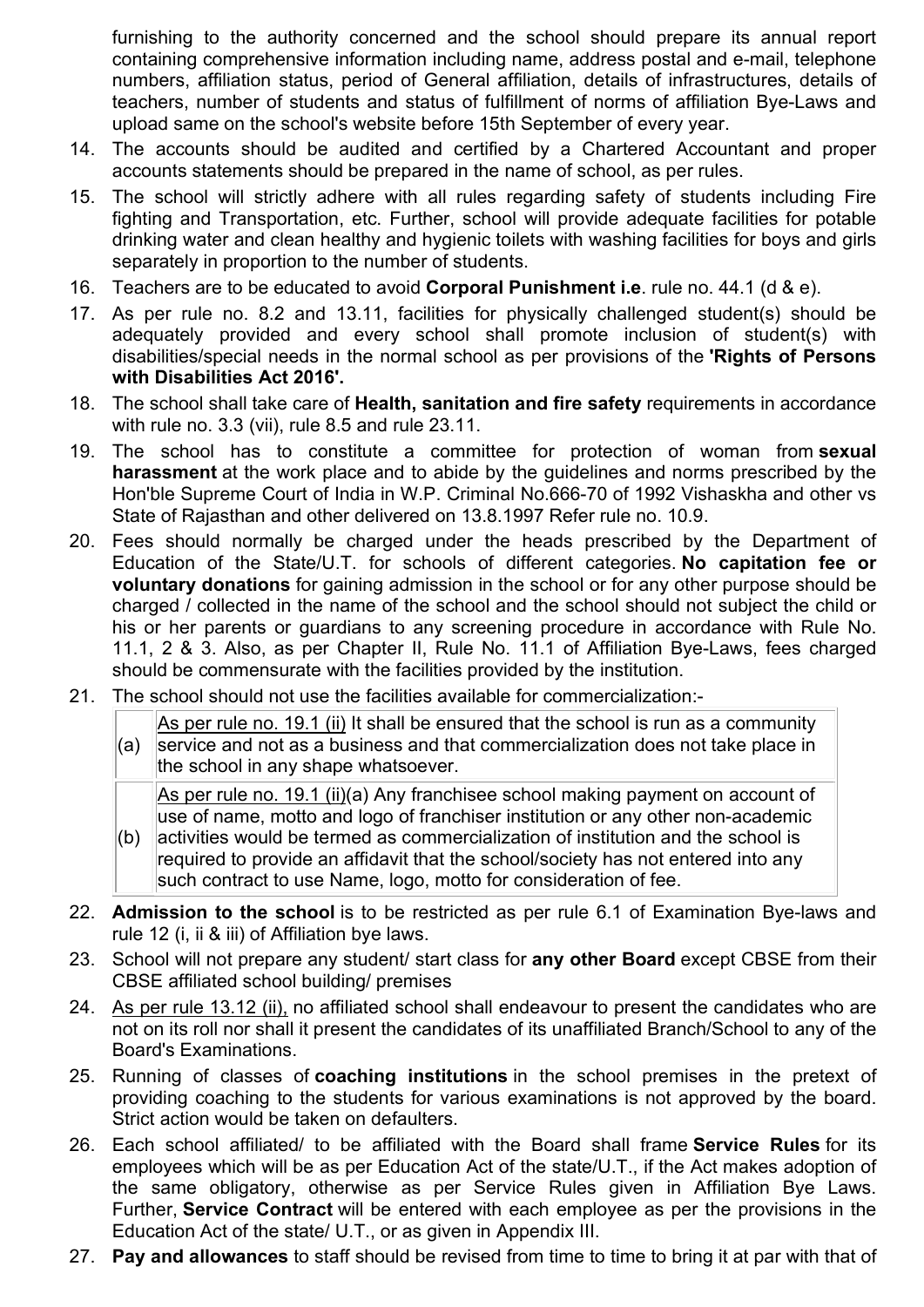State Government. Further, Salary and service conditions of staff should be fixed in accordance with rule no. 3.3 (v) and rule no. 10.2 as appended below:-

a) The school in India must pay salaries and admissible allowances to the staff not less than the corresponding categories of employees in the State Government schools or as per scales etc. prescribed by the Government of India.Further, the service conditions as per Rule 10 and Rules 24 to 49 of Affiliation Bye-Laws shall also be adhered to.

(b) Salary should be paid through Electronic Clearing Service (ECS) from the date of first appointment of the teachers on probation.

- 28. Continuous sponsoring of students at Board examination is to be made as per rule 13.12 (iv). Failure to do so will lead to suo moto withdrawal of the affiliation of the school for Secondary and Senior Secondary Examination as the case may be
- 29. School infrastructure and teachers should be made available as per rule no. 13.4 for examinations conducted by the board and evaluation of answer scripts
- 30. As per rule no. 8.8 (iv & v), every affiliated school is required to develop their own website containing comprehensive information such as affiliation status, details of infrastructure, details of teachers, number of students, address-postal and e-mail, telephone nos. etc.
- 31. Strict adherence to the provisions of Wild Life Protection Act while procuring plants and animals for the use in laboratories by the school must be made in accordance with circular no. 03 dated 21 May 2013
- 32. As per rule 15.1 (d), the school will follow the syllabus on the basis of curriculum prescribed by NCERT/ CBSE and text books published by NCERT/CBSE for the Middle classes as far as practicable or exercise extreme care while selecting books of private publishers. The content must be scrutinized carefully to preclude any objectionable content that hurts the feelings of any class, community, gender, religious group in society. The school will be responsible if prescribed books are found having such content. Provided also that the school would put a list of such books prescribed by it on its website with the written declaration duly signed by the Manager and the principal to the effect that they have gone through the contents of the books prescribed by the school and owe the responsibility
- 33. As per RTE act 2009 and Chapter IX rule No. 53.2.2(a) and 53.3, a teacher appointed to teach Class I to V and VI to VIII should pass in the Central Teacher Eligibility Test (CTET)/ State Teacher Eligibility Test (TET) conducted by the appropriate Government in accordance with the guidelines framed by the NCTE for the purpose
- 34. As per rule no. 3.3 h (vi), every school should organize at least one week training programme for teachers every year in association with any teachers training institute recognized by the State or Central Government or by any agency identified by the Board
- 35. Every secondary and senior secondary school shall appoint a person on full time basis for performing the duties of a Health Wellness teacher as per rule 53.5.
- 36. The school will create Reserve Fund as per the requirement of the Affiliation Bye Laws.
- 37. The Board would not allow any transfer of property/sale of school by one society/ Management/ Trust to another Society/Management/Trust through agreement/sale deed. In case such transaction is effected explicitly or implicitly the Board shall withdraw its affiliation with immediate effect.
- 38. The school is required to follow the safety guidelines as issued by the Board vide Circular No-Affiliation 05/2018 dated 27.03.2018 captioned Safety of Children in schools.
- 39. The school is directed to submit an affidavit duly notorized with in 15 days of issuance of grant letter, as an instrument of acceptance of terms of affiliation. The school is not allowed to alter or make any changes in the contents of the affidavit. The format of affidavit is attached with this letter.
- 40. 5-6 names of persons not below the rank of Principal of Sr. Secondary School affiliated with the Board be recommended so that two of them may be approved by the Board as its nominee in the School Managing Committee. Of these 2-3 may be Principals of KV/JNV
- 41. The school shall apply for further Extension of General Affiliation 'Online' through www.cbseaff.nic.in with prescribed fee and other essential documents as per the time period given by the board in this regard before the expiry of the date of General